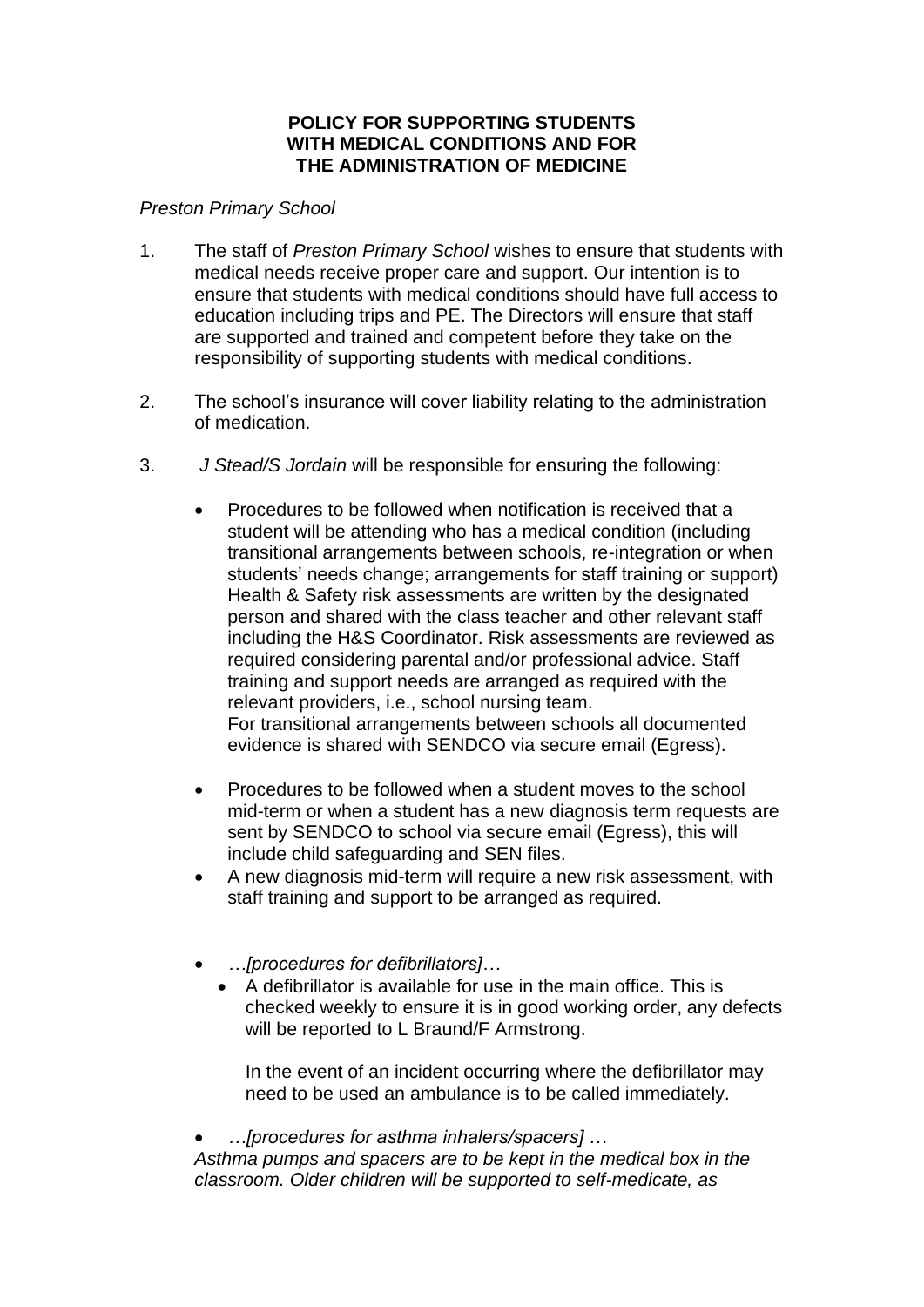*required in their asthma plan. Younger children will be fully supported to use their inhaler and spacer as required.*

*All asthma medication held in school is date checked termly by the H&S Co-ordinator and parents/carers notified if the inhaler is either nearly empty or due to expire before the next check.*

• *…[procedures for adrenaline auto-injectors]… All epi pens will be kept in the medications box within the classroom. All adults that work with a child diagnosed with a severe allergy to be aware of the location of the epi-pens. Adults who support these children will receive training on how to administer an epi pen. All epi pens held at school are date checked termly by the H&S* 

*Co-ordinator and parents/carers notified if they are due to expire before the next check.*

- 4. The above procedures will be monitored and reviewed by L Braund/F Armstrong.
- 5. Where identified as being necessary, Individual Health Care Plans (IHCP) will be developed between Preston *Primary School,* healthcare professionals and parents so that the steps needed to help a student manage their condition and overcome any potential barriers to getting the most from their education are identified. The IHCP will include:
	- a) The student's medical condition, its triggers, symptoms, medication needs, and the level of support needed in an emergency. Also, it must include any treatments, time, facilities, equipment, testing and access to food or drink (where it is used to manage their condition), dietary requirements and environmental issues such as crowded corridors and travel time between lessons
	- b) Specific support for the student's education, social and emotional needs, such as how will absences be managed, requirements for extra time to complete exams, use of rest periods or counselling sessions
	- c) Who will provide this support, their training needs, expectations of their role and confirmation of proficiency to provide support from a healthcare professional.
	- d) Cover arrangements and who in the school needs to be aware of the student's condition and the support required including supply staff
	- e) Arrangements for written permission from parents for medication
	- f) Arrangements or procedures for school trips or other school activities outside the normal timetable; completion of risk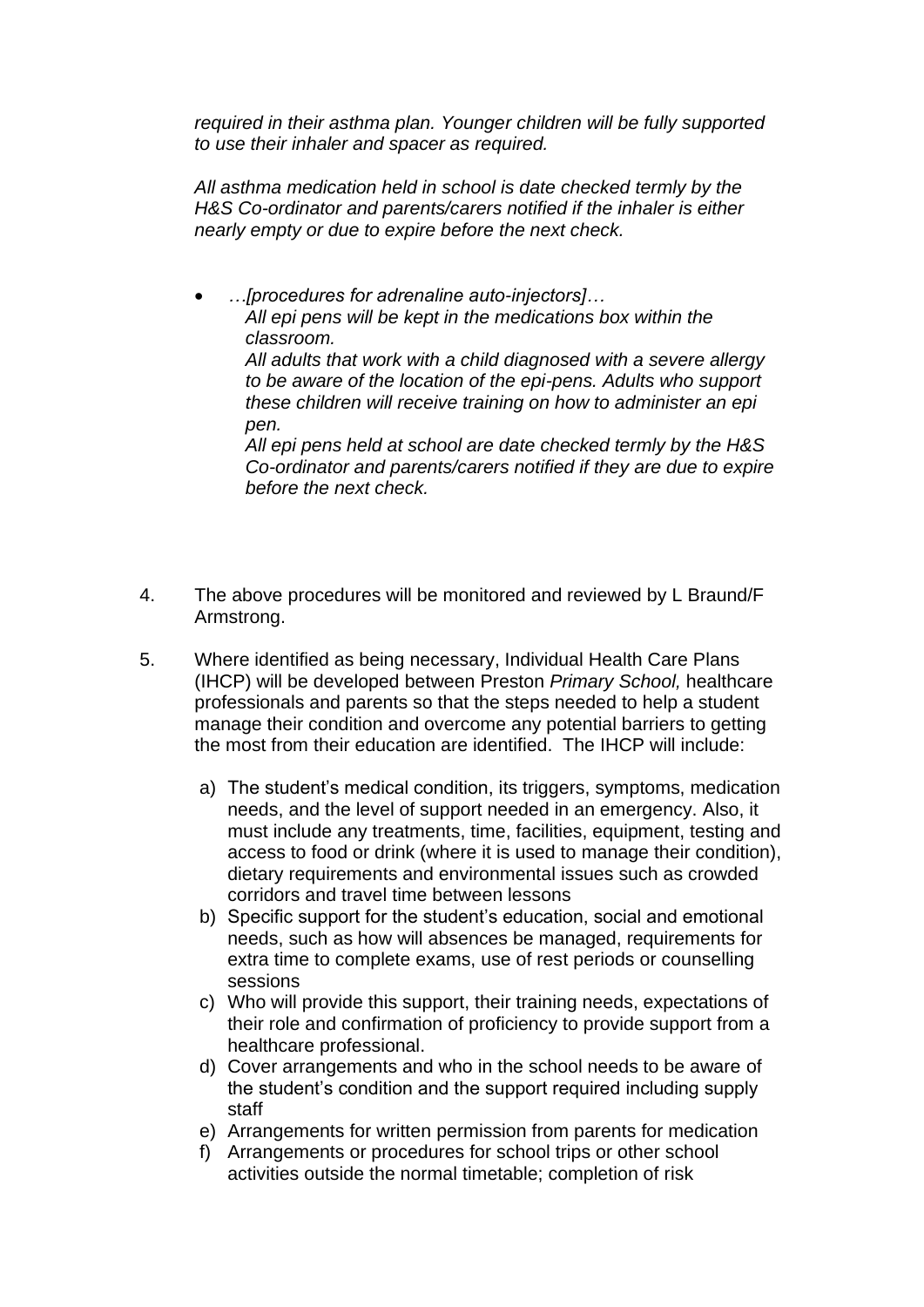assessments for visits and school activities outside the normal timetable

- g) The designated individuals to be entrusted with the above information
- h) Procedures in the event of the student refusing to take medicine or carry out a necessary procedure
- 6. *S Ord* will have the final decision on whether an Individual Health Care Plan is required.

## **Students with asthma**

- *Preston Primary School* has decided to hold an emergency inhaler and spacer for the treatment of an asthma attack.
- *J Stead/L Braund* will be responsible for ensuring the following:
	- Instructing all staff on the symptoms of an asthma attack
	- Instructing all staff on the existence of this policy
	- Instructing all staff on how to check the asthma register
	- Instructing all staff on how to access the inhaler
	- Making all staff aware of who are the designated staff and how to access their help
- *J Stead/L Braund* will be responsible for ensuring that designated staff:
	- Recognise the signs of an asthma attack and when emergency action is necessary
	- Know how to administer inhalers through a spacer
	- Make appropriate records of attacks
- *J Stead/L Braund* will be responsible for the storage, care, and disposal of asthma medication.
- *J Stead/S Jordain* will be responsible for ensuring that there has been written consent from parents for the administration of the emergency inhaler and spacer. The emergency inhaler/spacer will only be available for students who have been diagnosed with asthma and have been prescribed reliever inhaler AND for whom parental consent has been given. This information shall be recorded in the student's IHCP plan.
- *J Stead/S Jordain* will be responsible for the supervision of administration of medication and for maintaining the asthma register.
- *J Stead/S Jordain* will be responsible for ensuring parents are informed in writing when the emergency inhaler/spacer has been used.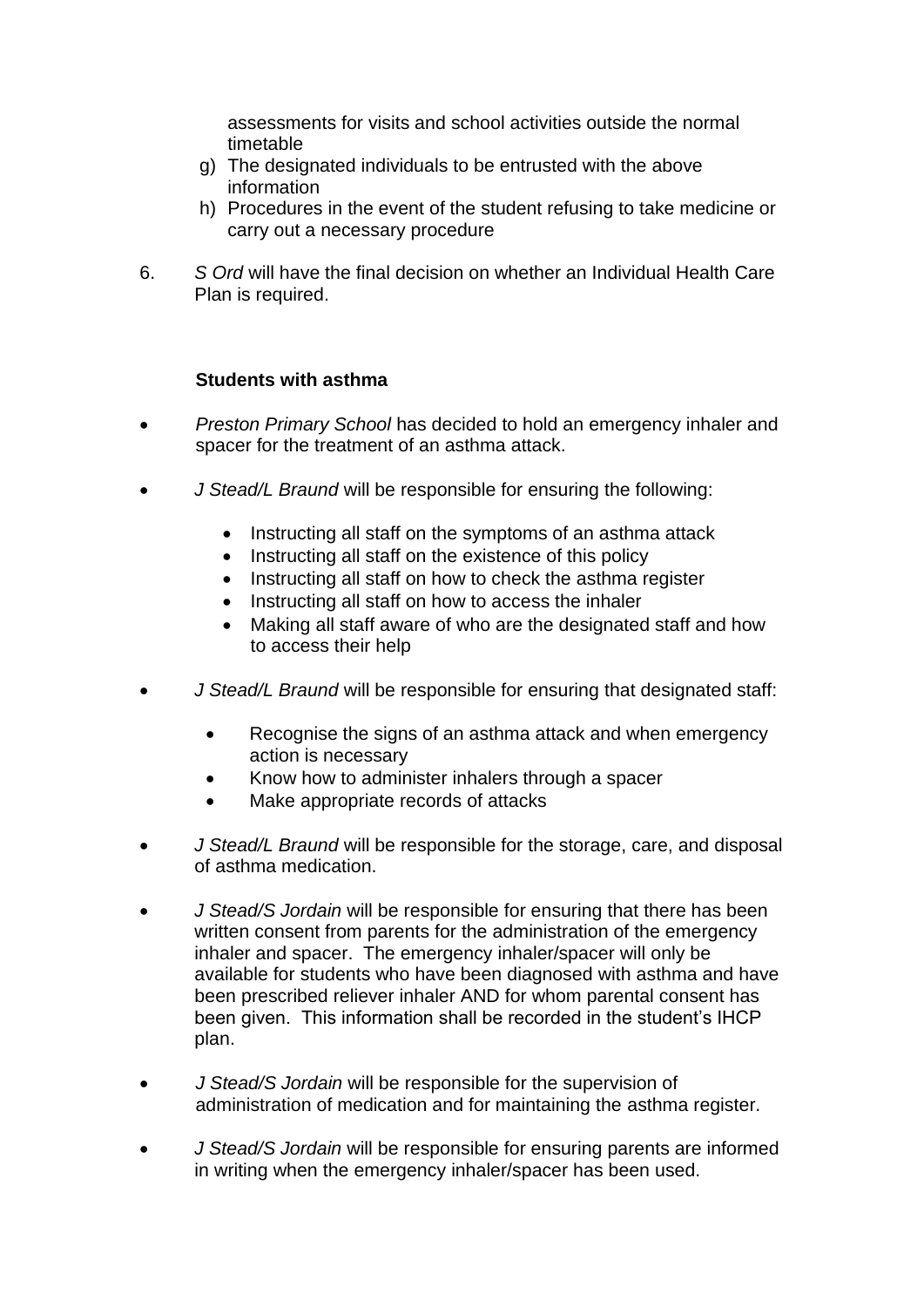## • **Students with anaphylaxis**

- *Preston Primary School* has decided to hold an emergency adrenaline auto-injector for the treatment of an anaphylaxis attack for pupils who have been diagnosed with anaphylaxis and prescribed an auto-injector.
- *J Stead/L Braund* will be responsible for ensuring the following:
	- Instructing all staff on the symptoms of an anaphylaxis attack
	- Instructing all staff on the existence of this policy
	- Instructing all staff on how to check the pupil medical register
	- Instructing all staff on how to access the auto-injector
	- Making all staff aware of who are the designated staff and how to access their help
- J Stead/L Braund will be responsible for ensuring that designated staff:
	- Recognise the signs of an anaphylaxis attack and when emergency action is necessary
	- Know how to administer the auto-injectors
	- Make appropriate records of attacks
- *S Jordain/L Braund* will be responsible for the storage, care and disposal of the adrenaline auto-injector.
	- *J Stead/S Jordain* will be responsible for ensuring that there has been written consent from parents for the administration of the emergency auto-injector. The emergency auto-injector will only be available for students who have been diagnosed with anaphylaxis and have been prescribed an auto-injector AND for whom parental consent has been given. This information shall be recorded in the student's IHCP plan.
	- *J Stead/S Jordain* will be responsible for the supervision of administration of medication and for maintaining the pupil medical register.
	- *J Stead/S Jordain* will be responsible for ensuring parents are informed when the auto-injector has been used.
	- **THE ADMINISTRATION OF MEDICINE**
	- The Head of School will accept responsibility in principle for members of school staff giving or supervising a student taking prescribed medication during the day, where those members of staff have volunteered to do so.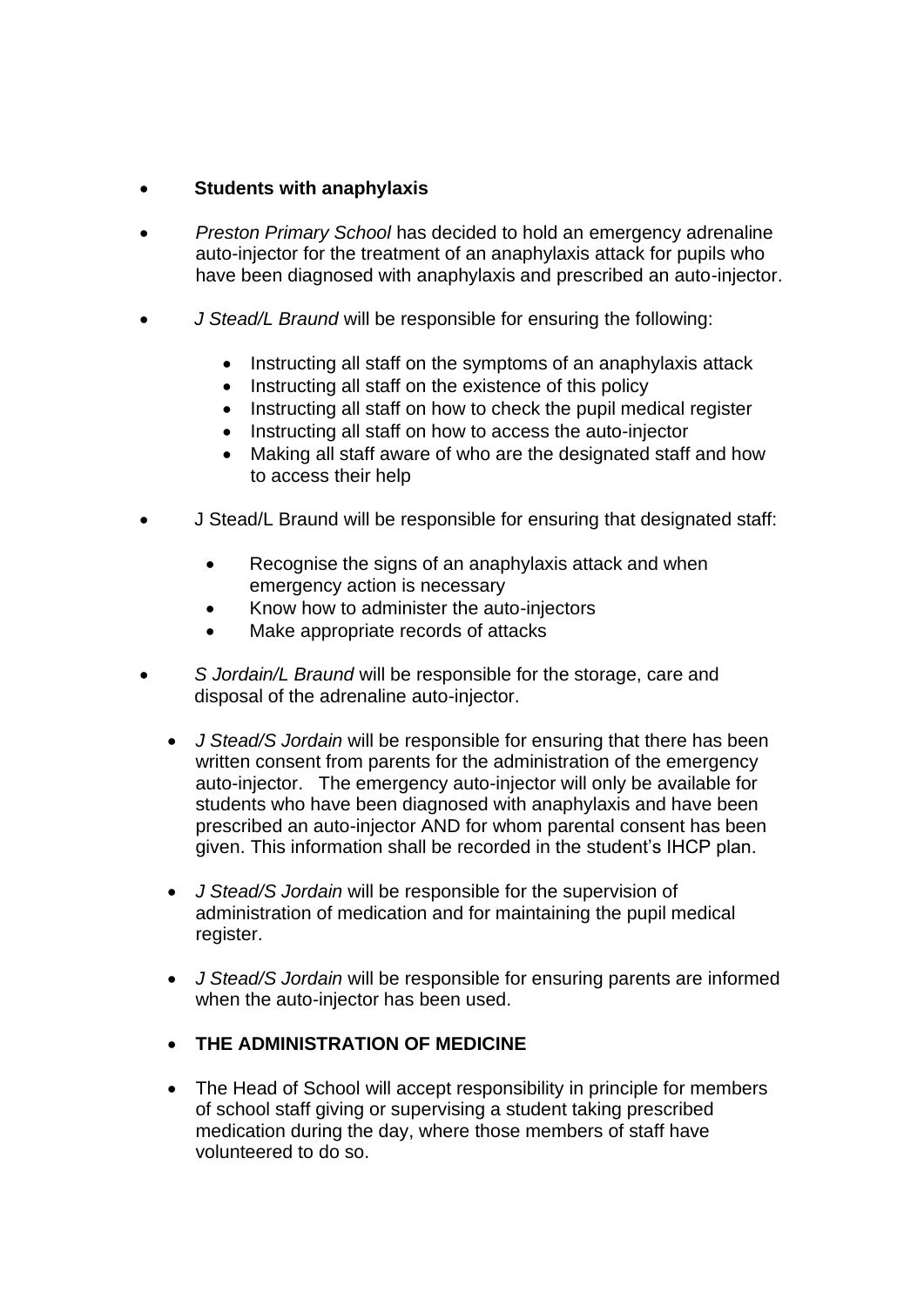- Any parent/carer requesting the administration of medication will be given a copy of this policy.
- Prescribed medication will be accepted and administered in the establishment
- Non-prescription medication will only be accepted and administered in the following circumstances:
- To provide relief from headaches and other pain such as tooth ache. To relieve minor allergy symptoms and/or hay fever
- Prior written parental consent is required before any medication can be administered.
- Only reasonable quantities of medication will be accepted (no more than one week's supply).
- Each item of medication should be delivered in its original dispensed container and handed directly into the main office as authorised by the Head of School.
- Each item of medication should be clearly labelled with the following information:
	- Student's name
	- Name of medication
	- Dosage
	- Frequency of dosage
	- Date of dispensing
	- Storage requirements (if important)
	- Expiry date (if available)
- The school will not accept items of medication which are in unlabelled containers or not in their original container.
- Unless otherwise indicated, all medication to be administered in the school will be kept in the class medication boxes.
- Staff administering medicines will record and sign each time a medicine is administered. Written records of all medication administered to every pupil will be held by the school in a secure location and may be made available to parents on request.
- If a pupil refuses their medication, staff will record this, report to parents as soon as possible and follow the protocol laid down in the IHCP.
- Where it is appropriate to do so, students will be encouraged to administer their own medication - if necessary, under staff supervision.